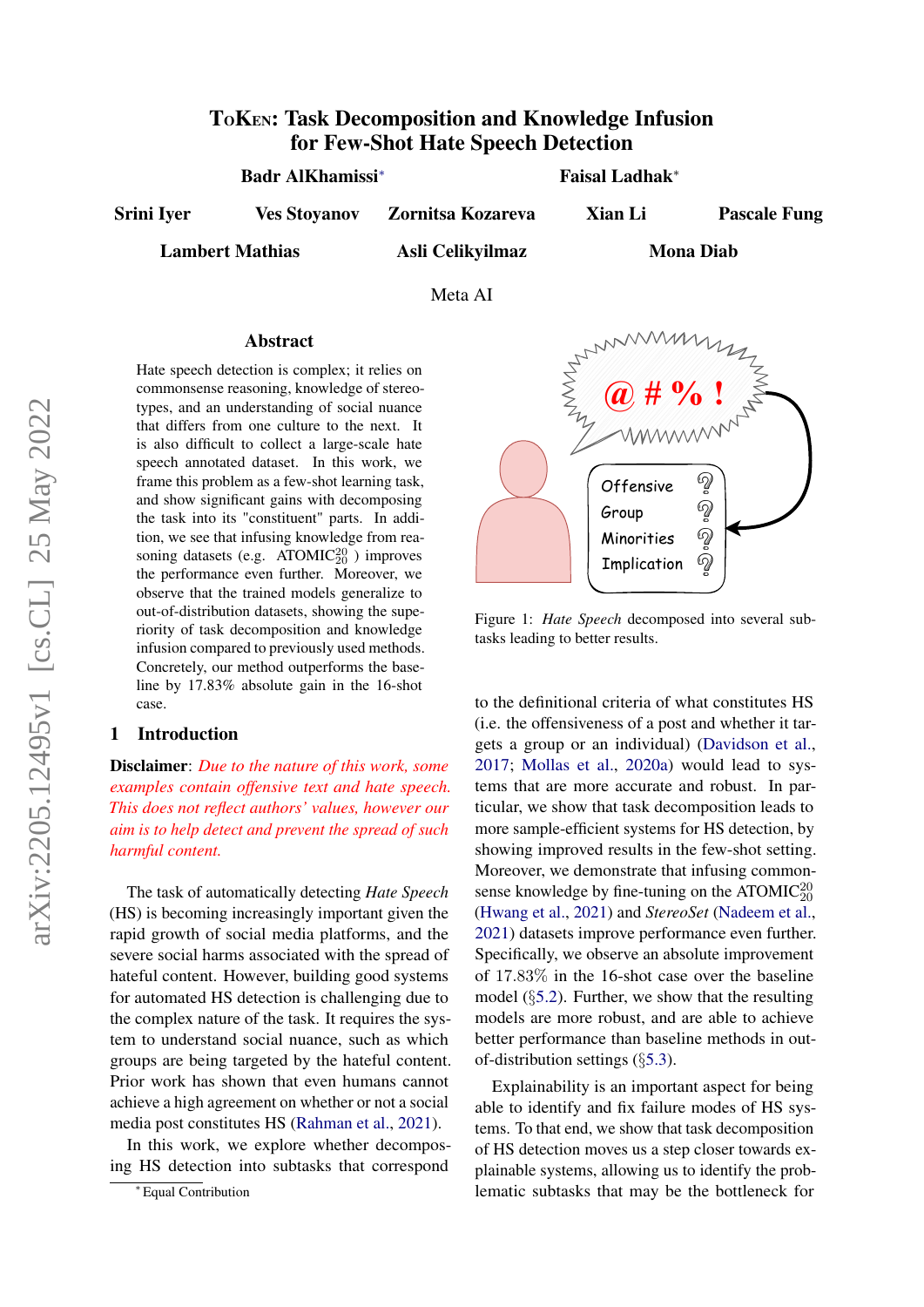improving overall performance for HS detection. We then show that explicitly targeting to improve the problematic subtask leads to improved overall performance (§[5.1.1\)](#page-3-0).

The remainder of the paper is structured along four axes. We first present the importance of (1) Task Decomposition and (2) Knowledge Infusion for training better few-shot HS detection models. Specifically, we compare our method against a baseline that only outputs a binary prediction for HS. Thus showing the significance of decomposing the prediction into several subtasks and prefinetuning the model on two different reasoning datasets that instill in the model a degree of commonsense reasoning and knowledge of stereotypes. We evaluate our experiments across 10 seeds each of which uses a different sampled dataset with sizes ranging from 16 to 1024 samples. Our method, TOKEN, show significant improvements<sup>[1](#page-1-0)</sup> over the baseline. The trained models can also (3) Generalize better to three out-of-distribution datasets, and are more (4) Robust to training data and hyperparameters. We demonstrate this by measuring the variance across different seeds, data partitions and hyperparameters and show that it is significantly smaller for the TOKEN models compared to the baseline.

#### 2 Few-Shot Hate Speech Detection

Collecting a high quality large-scale dataset for HS is difficult since it is a relatively rare phenomenon, which makes it hard to sample social media posts containing HS without relying on keywords that may be indicative of it [\(Rahman et al.,](#page-8-0) [2021\)](#page-8-0). However, despite being rare, its effects are of significant harm. Further, since HS is a complex phenomenon, relying on keywords may result in datasets with low coverage that are not effective in capturing more subtle forms of HS [\(ElSherief et al.,](#page-8-5) [2021\)](#page-8-5). This further results in building models that are less generalizable and can exhibit racial biases [\(Davidson](#page-8-6) [et al.,](#page-8-6) [2019;](#page-8-6) [Sap et al.,](#page-8-7) [2019\)](#page-8-7).

Motivated by these, we frame HS detection as a few-shot learning task, where the model is given a limited number of examples to learn what constitutes HS, and explore whether we can build robust HS detection models that can generalize well in cases where we do not have a lot of training data. In particular, we show that our trained TOKEN models

are more *generalizable* by measuring the performance on out-of-distribution HS datasets, and are more *robust* by measuring the variance in performance of HS detection across different randomly sampled few-shot datasets and hyperparameters.

#### 3 Datasets

SBIC [\(Sap et al.,](#page-9-0) [2020\)](#page-9-0). We use the Social Bias Inference Corpus (SBIC) to construct few-shot training and validation sets. This corpus (compiled by researchers at Stanford, the University of Washington, and the Allen Institute for Artificial Intelligence) includes posts from several online social media platforms, such as Reddit, Twitter, etc., along with the annotations for the offensiveness, targeted group as well as the implications to further explain what stereotype is being implied by the post. While the dataset does not have explicit labels for whether or not a post is HS, we derive it using the annotations for offensiveness and group detection, i.e. a post is considered HS if it contains offensive/derogatory language that is expressed towards a targeted group (see Figure [2\)](#page-2-0). This is consistent with the definition of HS used by prior work [\(Davidson et al.,](#page-8-1) [2017;](#page-8-1) [Mollas et al.,](#page-8-2) [2020a\)](#page-8-2).

To construct few-shot training sets, we perform a stratified sampling of data from the SBIC corpus, up to a target size *n*. We sample  $\frac{n}{4}$  examples containing inoffensive posts,  $\frac{n}{4}$  examples containing offensive, but non-HS posts. The remaining budget of  $\frac{n}{2}$  samples is used for posts containing HS, spread evenly across different targeted groups to ensure diversity. We create datasets of varying sizes from 16 samples up to 1024, ensuring each smaller dataset is a proper subset of the larger datasets. We sample 10 different datasets for each target size  $n$ using 10 different random seeds.

#### 3.1 Reasoning Datasets

 $\text{ATOMIC}_{20}^{20}$  [\(Hwang et al.,](#page-8-3) [2021\)](#page-8-3) This is a commonsense knowledge graph containing 1.33M inferential knowledge tuples in textual format that are not readily available in pretrained LMs.  $ATOMIC_{20}^{20}$  encodes different social and physical aspects of the everyday experience of human life. In this work, we find that training on human readable templates in-place of each tuple vastly improves the downstream SBIC few-shot HS performance. Examples of such templates are shown in the Appendix  $(\S$ [A.1\)](#page-9-1).

<span id="page-1-0"></span><sup>&</sup>lt;sup>1</sup>We use Welch's *t*-test, and consider  $p < 0.05$  as significant.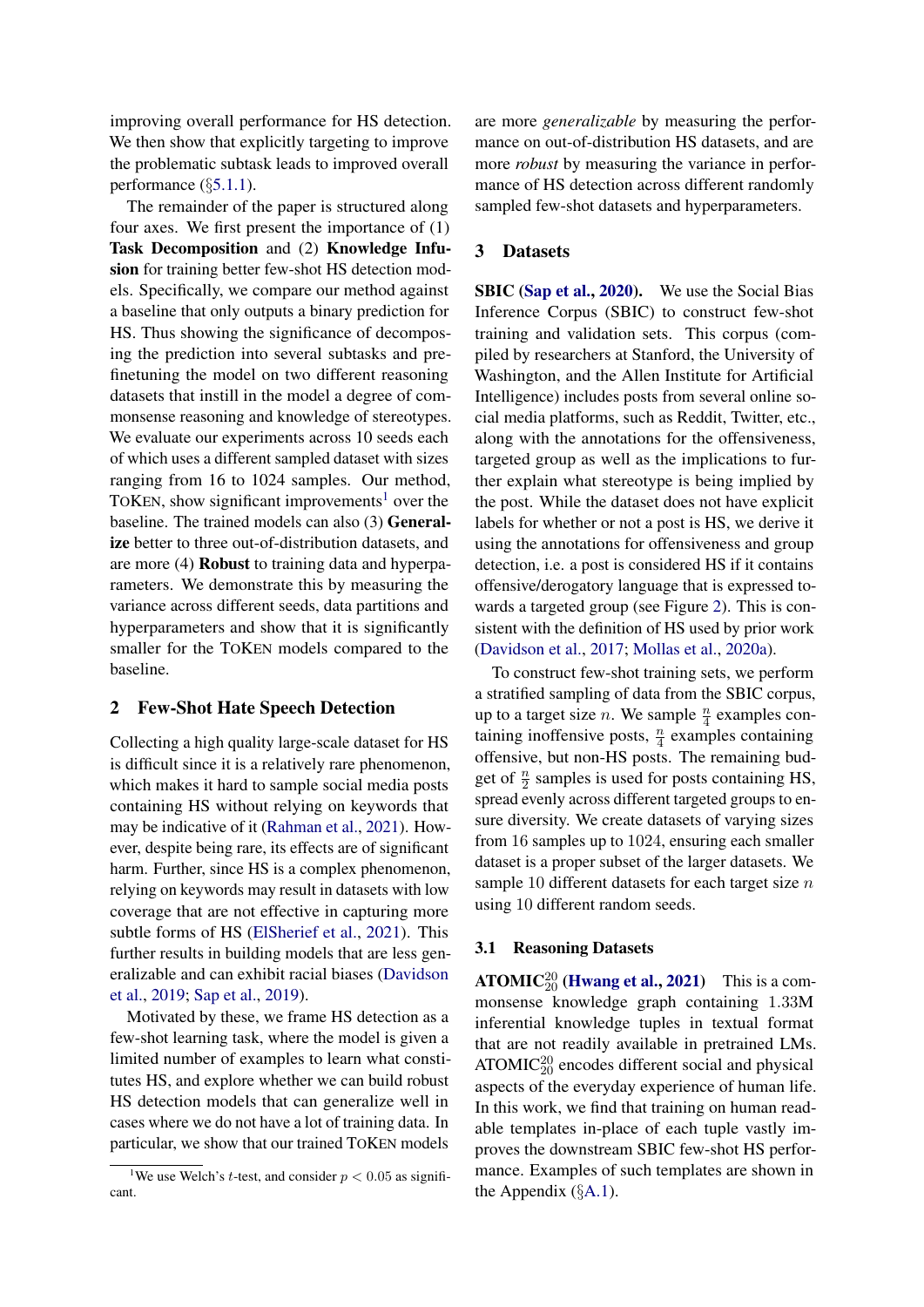<span id="page-2-0"></span>

Figure 2: Examples from the SBIC dataset. The post is classified as HS if it is *Offensive* and a *Group* is referenced as the target of the offensive speech.

StereoSet [\(Nadeem et al.,](#page-8-4) [2021\)](#page-8-4) This dataset was developed to measure stereotype bias in LMs. Specifically, it contains 17k sentences that measure biases across four different domains: gender, profession, race and religion. In this work, we only finetune task-decomposed models on a subset of StereoSet. In particular we only use stereotypes that belong to the intersentence task since we found that it results in better HS detection models. More details on the StereoSet training can be found in the Appendix  $(\S A.2)$  $(\S A.2)$ .

#### 3.2 Out-of-Domain Datasets

In addition, to test the generalizability of our models, we use the following three corpora to evaluate out-of-distribution performance:

HateXplain [\(Mathew et al.,](#page-8-8) [2021\)](#page-8-8). This corpus includes posts from Twitter and Gab along with the HS labels (i.e. hate, offensive or normal), target community (i.e. victim of the HS or offensive speech) and the rationales (i.e. spans from the posts that affected the annotator's decision). In our work, we convert the HS labels into a binary HS/non-HS label, to measure performance for HS detection.

HS18 [\(de Gibert et al.,](#page-8-9) [2018\)](#page-8-9). This corpus consists of sentences from posts on Stormfront, a white supremacist forum, along with labels for HS.

Ethos [\(Mollas et al.,](#page-8-10) [2020b\)](#page-8-10). This corpus (compiled by researchers at the Aristotle University of Thessaloniki) consists of comments from social media platforms (YouTube and Reddit) with binary labels for HS, as well as a finer-grained categorization of the type of HS. We use the binary labels in our work to measure the performance for HS detection. Number of examples in test set of each evaluation dataset is shown in Table [1.](#page-2-1)

<span id="page-2-1"></span>

| <b>Dataset</b> | # Examples |
|----------------|------------|
| HateXplain     | 1.924      |
| <b>HS18</b>    | 9,916      |
| Ethos          | 998        |

Table 1: Evaluation dataset statistics.

# 4 Experimental Setup

#### <span id="page-2-2"></span>4.1 Task Decomposition

HS detection is a complex and subjective task, and prior work has shown that it is hard to get high agreements between humans about whether or not a post constitutes HS [\(Sanguinetti et al.,](#page-8-11) [2018;](#page-8-11) [Assi](#page-8-12)[makopoulos et al.,](#page-8-12) [2020b\)](#page-8-12). Therefore recent efforts on hate speech annotation have turned to more finegrained, hierarchical annotation schemes that break HS detection into subtasks that correspond to the definitional criteria of what constitutes HS, leading to higher agreement scores than reported by prior work [\(Assimakopoulos et al.,](#page-8-12) [2020b;](#page-8-12) [Mathew et al.,](#page-8-8) [2021;](#page-8-8) [Sap et al.,](#page-9-0) [2020;](#page-9-0) [Rahman et al.,](#page-8-0) [2021\)](#page-8-0).

Motivated by these findings, we treat HS detection as a conditional generation task, since that allows us to represent classification and generation subtasks in a unified framework. The model is given the set of tokens in a post as input and is tasked with generating the inferences related to the HS subtasks. Table [2](#page-3-1) shows the linearization scheme that we use to train our models. The baseline model is tasked with generating a binary prediction for HS, whereas the task-decomposed model has to generate the predictions for the subtasks, in order, before making the prediction for HS. Specifically, the model predicts first if the post is offensive, then whether it is targeting a group or an individual or neither, and following that it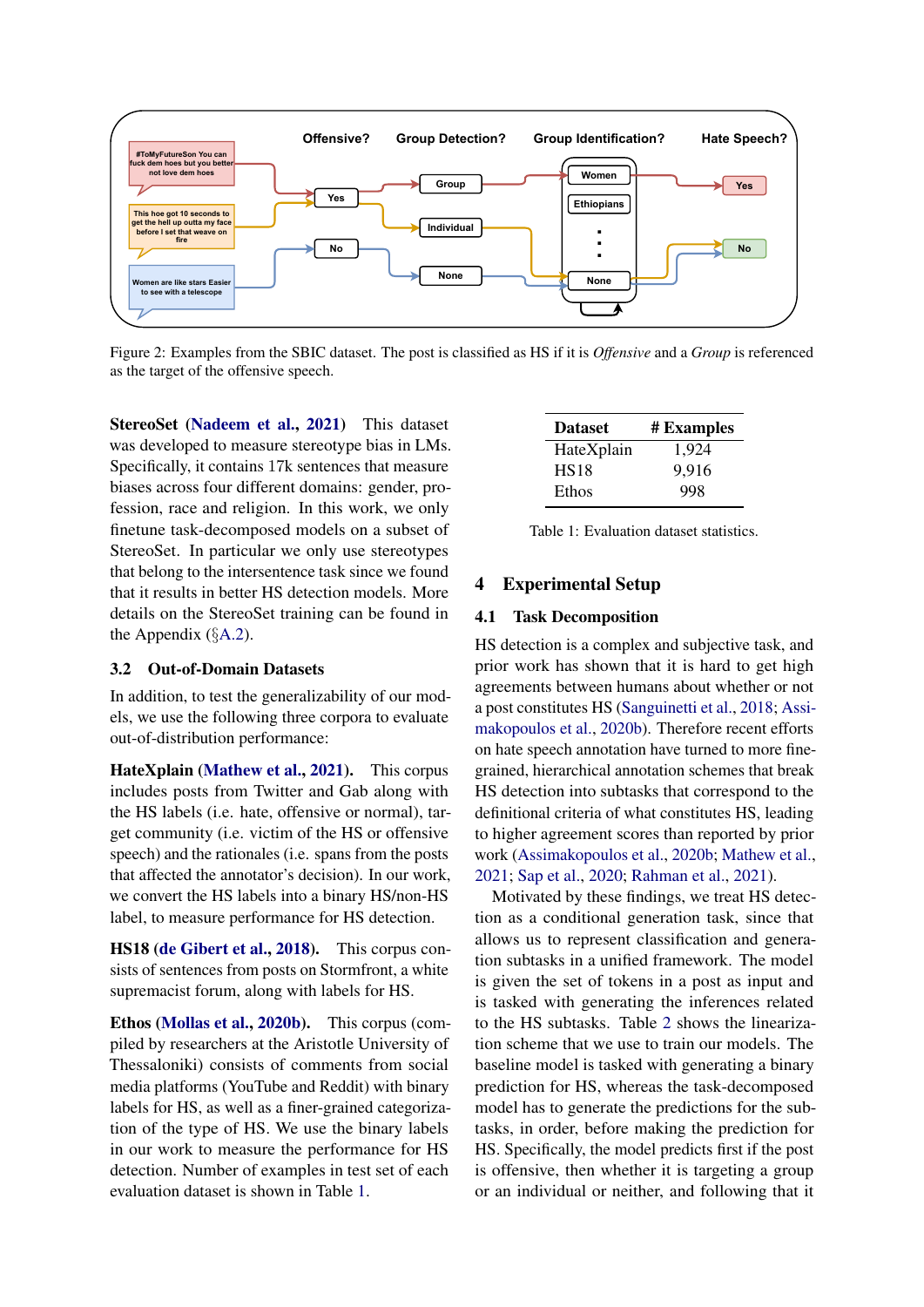<span id="page-3-1"></span>

| Input                                                                             | Output                                                                                                              |
|-----------------------------------------------------------------------------------|---------------------------------------------------------------------------------------------------------------------|
| <b>Baseline</b> Post: {POST} Hate speech?<br><b>TOKEN</b> Post: {POST} Offensive? | $\{HS\}$<br>{OFF} Target implication? {GD} Targeted minori-<br>ties? $\{GI_1, \ldots, GI_N\}$ Hate speech? $\{HS\}$ |

Table 2: Linearization scheme for the Baseline and the TOKEN models. Given the post, the *Baseline* predicts whether it is HS or not; whereas the task-decomposed model does the prediction for *Offensiveness*, *Group Detection* and *Group Identification* before predicting the HS label. HS and OFF are binary labels (i.e. either Yes or No ). GD can be one of { Group, Individual, None }. Finally,  $GI_I$  is a group identity (e.g. Women ).

predicts the identities of the targeted groups (e.g. disabled people). This forces the task decomposed model to reason about the subtasks before deciding whether or not a post constitutes HS. For all sets of experiments, we finetune the pre-trained BARTLARGE model [\(Lewis et al.,](#page-8-13) [2020\)](#page-8-13) provided by the HuggingFace library [\(Wolf et al.,](#page-9-2) [2019\)](#page-9-2) for the task of HS detection. The results are shown in Table [3.](#page-4-2)

# 4.2 Knowledge Infusion

In the following set of experiments we ask whether incorporating commonsense knowledge and stereotypes into the model show significant improvements on the few-shot HS detection task.

COMET To answer this question, we first finetune BART on the ATOMIC<sup>20</sup> dataset, where each tuple is converted into a natural language statement using human readable templates (see §[A.1\)](#page-9-1). The resulting COMET model achieves similar performance on the held-out ATOMIC $_{20}^{20}$  test set as the one reported in [Hwang et al.](#page-8-3) [\(2021\)](#page-8-3). Following that, we further finetune COMET on both the baseline and the task decomposed data from SBIC as described in §[4.1.](#page-2-2) Results are shown in Table [4.](#page-5-0)

StereoSet Here, we finetune both BART and our trained COMET on stereotypical sentences from the StereoSet dataset. Specifically, we similarly treat it as a conditional generation task, where we predict the context based on the sentence, bias type and target group (see Appendix §[A.2\)](#page-10-0).

# 5 Results

In this section, we report the mean binary F1-scores on the testing set across 10 different seeds for each dataset size for the HS detection task. Specifically, we compare the Baseline model, which directly predicts a binary label of whether the post is HS or not, with the TOKEN model that employ task decomposition and knowledge infusion as described in the previous section.

#### 5.1 Task Decomposition

Table [3](#page-4-2) shows the effect of task decomposition on the HS detection task. In particular, we compare the baseline model with a model that uses only the *Offensiveness* and *Group Detection* tasks as it's subtasks before predicting the HS label. This is referred to as the Minimal Decomposition model since it uses the minimal constituents that we used to derive the HS label. Following that, we add the Group Identification to the subtasks and observe significant improvements over the *Baseline* in the few-shot setting. However, as the dataset size increases beyond 512 samples, the observed differences in the mean are no longer significant (see Figure [3c\)](#page-4-3).

#### <span id="page-3-0"></span>5.1.1 Fine-Grained Error Analysis

Task decomposition allows us to perform finer grained error analysis to identify failure modes of the HS model. Specifically, we analyze whether *Offensiveness* classification or *Group Detection* is more challenging for the model to learn. Figure [3a](#page-4-3) shows the performance of the model for the *Offensiveness* subtask, while Figure [3b](#page-4-3) shows the performance for *Group Detection* subtask with varying number of training samples.

We observe that the overall performance for *Group Detection* subtask consistently lags behind *Offensiveness* prediction, especially when we have fewer examples in the training data. We note that the model is able to achieve a reasonable performance (∼ 68%) for *Offensiveness* prediction even in the few-shot regime. This suggests that *Group Detection* subtask is the bottleneck in improving the performance for HS classification, and in order to improve further we need our model to be more accurate for this subtask.

Given these findings, we further explore whether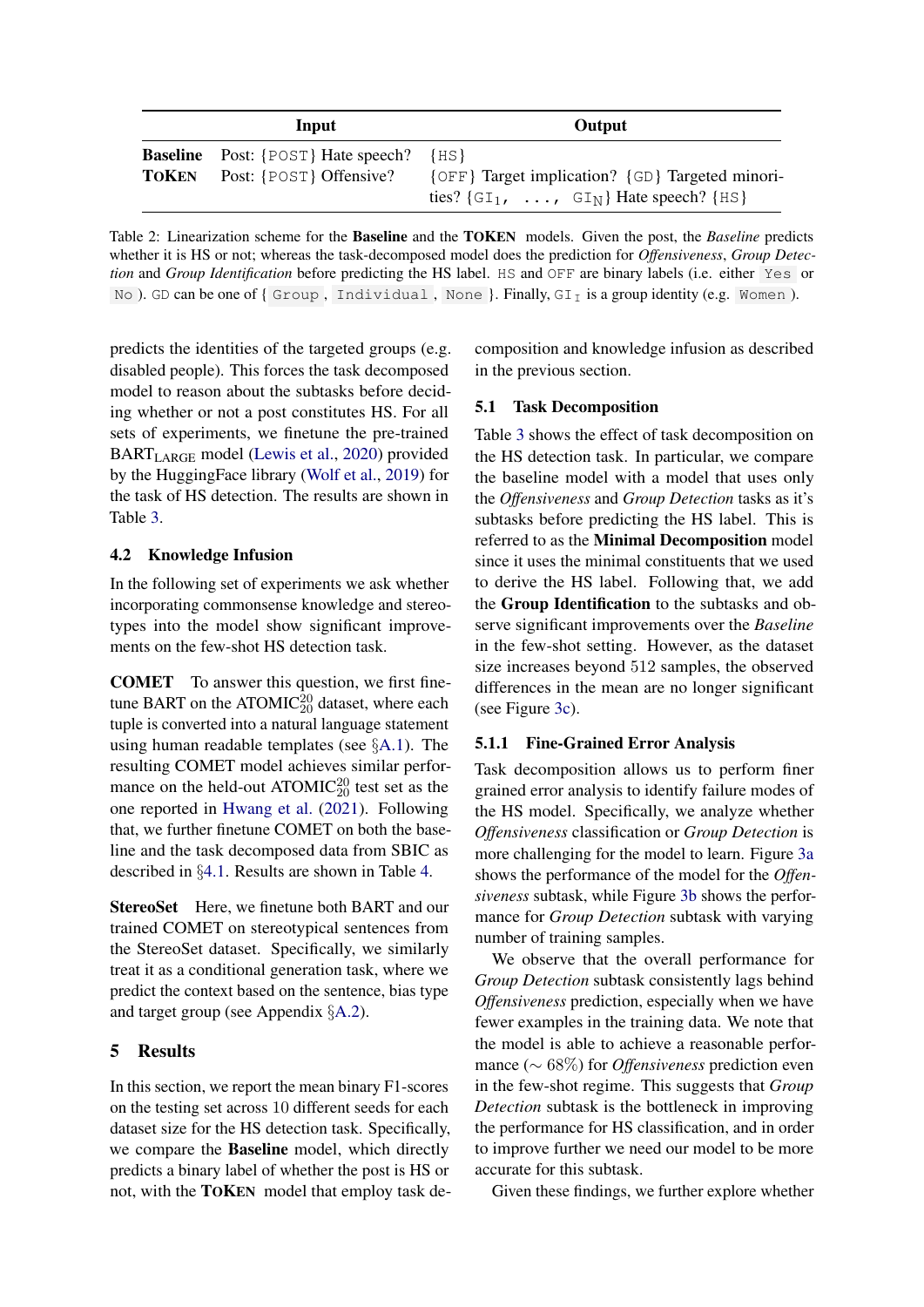<span id="page-4-2"></span>

| Model                                                                         | 16 | <b>32</b> | 64 | 128 | 256                                                     | 512 | 1024 |
|-------------------------------------------------------------------------------|----|-----------|----|-----|---------------------------------------------------------|-----|------|
| <b>Baseline</b>                                                               |    |           |    |     | 45.31\% 53.23\% 56.41\% 60.12\% 64.37\% 70.29\% 73.95\% |     |      |
| <b>Minimal Decomposition</b> 50.79% 56.12% 56.46% 59.78% 64.94% 67.83% 69.95% |    |           |    |     |                                                         |     |      |
| + Group Identification                                                        |    |           |    |     | $58.89\%$ 61.77% 68.03% 70.25% 70.28% 70.65% 72.76%     |     |      |

Table 3: Results of the Task Decomposed Model on the *Hate Speech* detection task. Baseline predicts only whether the input post is HS or not. **Minimal Decomposition** additionally predicts whether the post is offensive or not and the group detection. + Group Identification additionally predicts the minority groups the post is targeting if any.

<span id="page-4-3"></span>

Figure 3: (a) The validation F1-score of the *Offensiveness* subtask for the minimal decomposition and taskdecomposed models. (b) Similarly, this is the validation F1-score for the *Group Detection* subtask. It can be seen that adding the *Group Identification* subtask improves the performance dramatically. (c) Testing Performance of *Baseline* vs the *Task Decomposed* model. Random performance plotted for reference.

adding more fine-grained information related to groups would help improve the *Group Detection* subtask. In particular, we additionally require the task-decomposed model to generate the group that is being targeted by the offensive content in the post. Figure [3b](#page-4-3) shows the performance of the model in predicting *Group Detection* when we require the subtask model to identify the groups that are being targeted. We see that incorporating this subtask significantly improves the performance for *Group Detection* in the few-shot setting. Figure [3c](#page-4-3) shows that this further translates to improved HS detection in the same regime.

#### <span id="page-4-0"></span>5.2 Knowledge Infusion

Table [4](#page-5-0) show the binary F1-scores across 10 seeds on the SBIC testing-set for the HS detection task using different knowledge infused models for both the baseline and task-decomposed datasets (referred as Subtasks). The first row show the BART model without any knowledge infusion (same as the one reported in Table [3\)](#page-4-2). The following row show the results when we finetune the pre-trained BART on StereoSet. It can be seen that this result is the best performance in the 32-shot regime. In the third row we finetune BART on the natural language version of the ATOMIC $_{20}^{20}$  dataset. This increases

performance most noticeably in the 16-shot regime. The final row shows the results when we further finetune the COMET model on StereoSet, it consistently improves the performance even further from the 64-shot setting to the 512-shot setting. In all models, the difference between the baseline and subtasks model is significant in most cases until we reach 512 training examples.

#### <span id="page-4-1"></span>5.3 Generalizability

Figure [4](#page-5-1) compares the OOD performance of the baseline model with subtasks models that were trained with different degrees of knowledge infusion. Note that all models were trained on the SBIC data and evaluated for each of the three datasets in a zero-shot manner, i.e. we do not perform any further dataset specific finetuning. Similar to above, each point represents the mean F1 scores across 10 different runs for the given dataset size. We see that for all three datasets, the TOKEN models consistently outperforms the baseline, and shows significantly better zero-shot generalizability in the few-shot setting.

#### 5.4 Robustness

Here, we show that the TOKEN models are less sensitive to changes in hyperparameters and training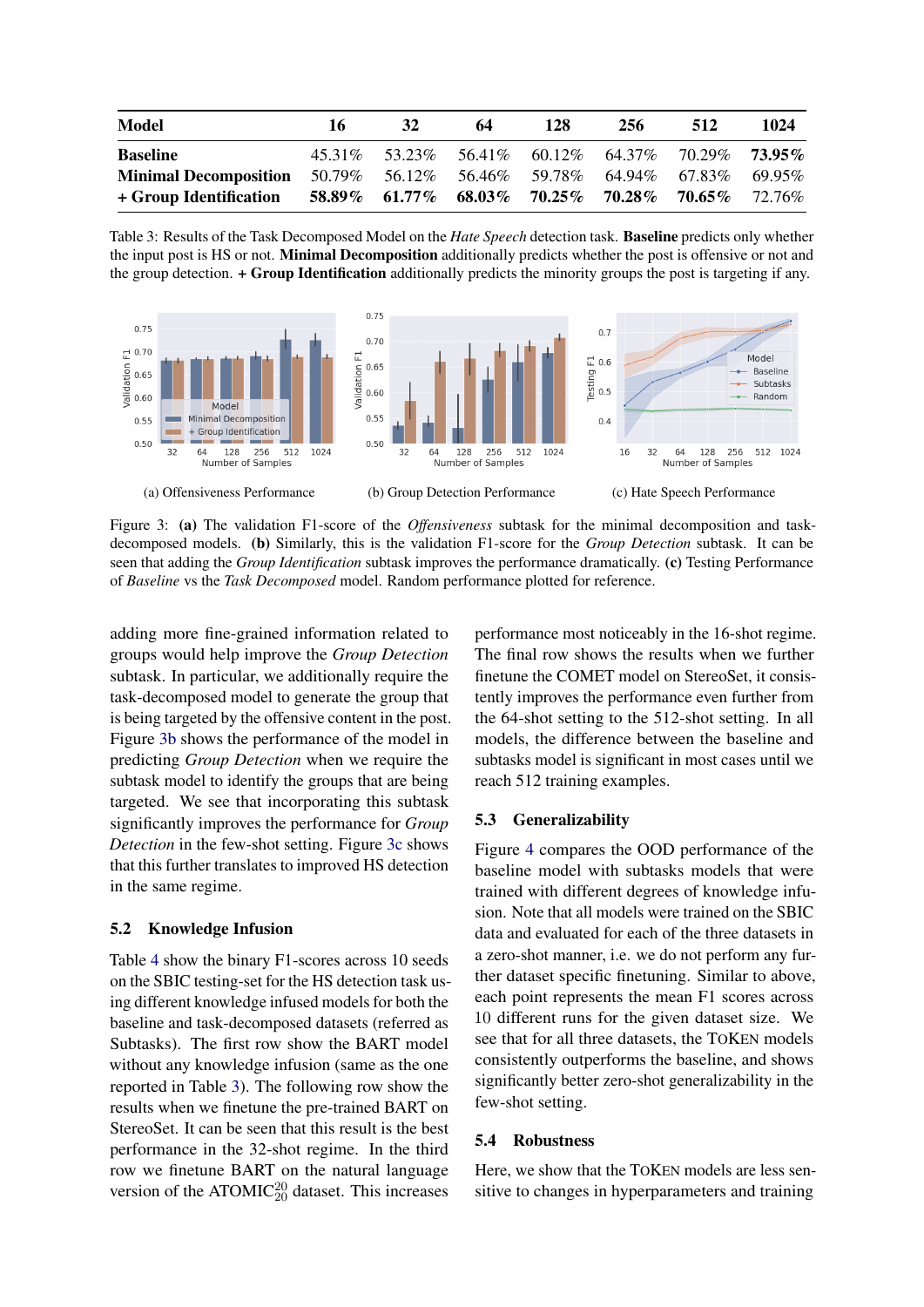<span id="page-5-0"></span>

| <b>Model</b> |                 | 16      | 32     | 64      | 128    | 256       | 512    | 1024   |
|--------------|-----------------|---------|--------|---------|--------|-----------|--------|--------|
| <b>BART</b>  | <b>Baseline</b> | 45.31\% | 53.23% | 56.41\% | 60.12% | 64.37%    | 70.29% | 73.95% |
|              | <b>Subtasks</b> | 58.89%  | 61.77% | 68.03%  | 70.25% | 70.28%    | 70.65% | 72.76% |
| + SteroeSet  | <b>Baseline</b> | 53.30%  | 54.68% | 54.17%  | 61.41% | 67.69%    | 71.25% | 73.68% |
|              | <b>Subtasks</b> | 42.86%  | 66.17% | 69.01\% | 70.06% | 70.14%    | 72.14% | 72.64% |
| + COMET      | <b>Baseline</b> | 44.76%  | 49.60% | 64.89%  | 69.38% | 70.09%    | 72.32% | 73.97% |
|              | <b>Subtasks</b> | 63.14%  | 62.01% | 67.96%  | 70.94% | 70.16%    | 72.29% | 72.96% |
| + StereoSet  | <b>Baseline</b> | 44.75%  | 47.47% | 56.18%  | 62.88% | 66.38%    | 69.77% | 71.50% |
|              | <b>Subtasks</b> | 59.74%  | 63.28% | 70.08%  | 70.99% | $70.57\%$ | 72.36% | 73.80% |

Table 4: Knowledge Infusion Results Here we report binary F1-score on the SBIC testing set for the HS detection task using models with different degrees of knowledge infusion. In each row we compare the corresponding baseline and subtasks models. Results in bold show the best overall model in each few-shot setting. See Section [5.2](#page-4-0) for more details.

<span id="page-5-1"></span>

Figure 4: OOD Results Performance of Baseline versus TOKEN models that employ different degrees of knowledge infusion on OOD datasets HS18, Ethos, Hatexplain.

<span id="page-5-2"></span>

| # of Samples | <b>Baseline TOKEN</b> |      |
|--------------|-----------------------|------|
| 16           | 15.75                 | 2.44 |
| 32           | 14.15                 | 0.55 |
| 64           | 13.71                 | 0.87 |
| 128          | 16.44                 | 1.66 |
| 256          | 21.20                 | 2.69 |
| 512          | 17.29                 | 3.36 |
| 1024         | 15.72                 | 3.20 |

Table 5: Robustness Results Here we report the average standard deviation across the 10 runs for a given training set size across the different hyperparameters used in our experiments. It can be seen that the taskdecomposed model is more robust to training configuration.

dataset selection. Specifically, Table [5](#page-5-2) show the average standard deviation across different hyperparamters on the validation set as a function of the number of training samples. It can be seen that the subtasks model is significantly more robust than the baseline model.

#### 6 Analysis

In this section, we explore whether the order of the subtasks matter or not, the scale of the model and if adding an additional subtask that requires the model to generate natural language explanations as to why the post is considered HS helps improve the overall HS performance. The results reported here were done across only 5 seeds. In addition, we show a few examples that the baseline model wasn't able to capture but the TOKEN model got correctly.

#### 6.1 Does Order Matter?

Table [6](#page-6-0) shows the importance of the order of the HS label in the sequence of subtasks. It can be seen that placing HS at the end gets the best result when the number of training samples are 64 or less.

#### 6.2 Do Implications Matter?

Here, we add an additional subtask with the goal of generating an implied stereotype in natural language for a HS post or 'None' otherwise. For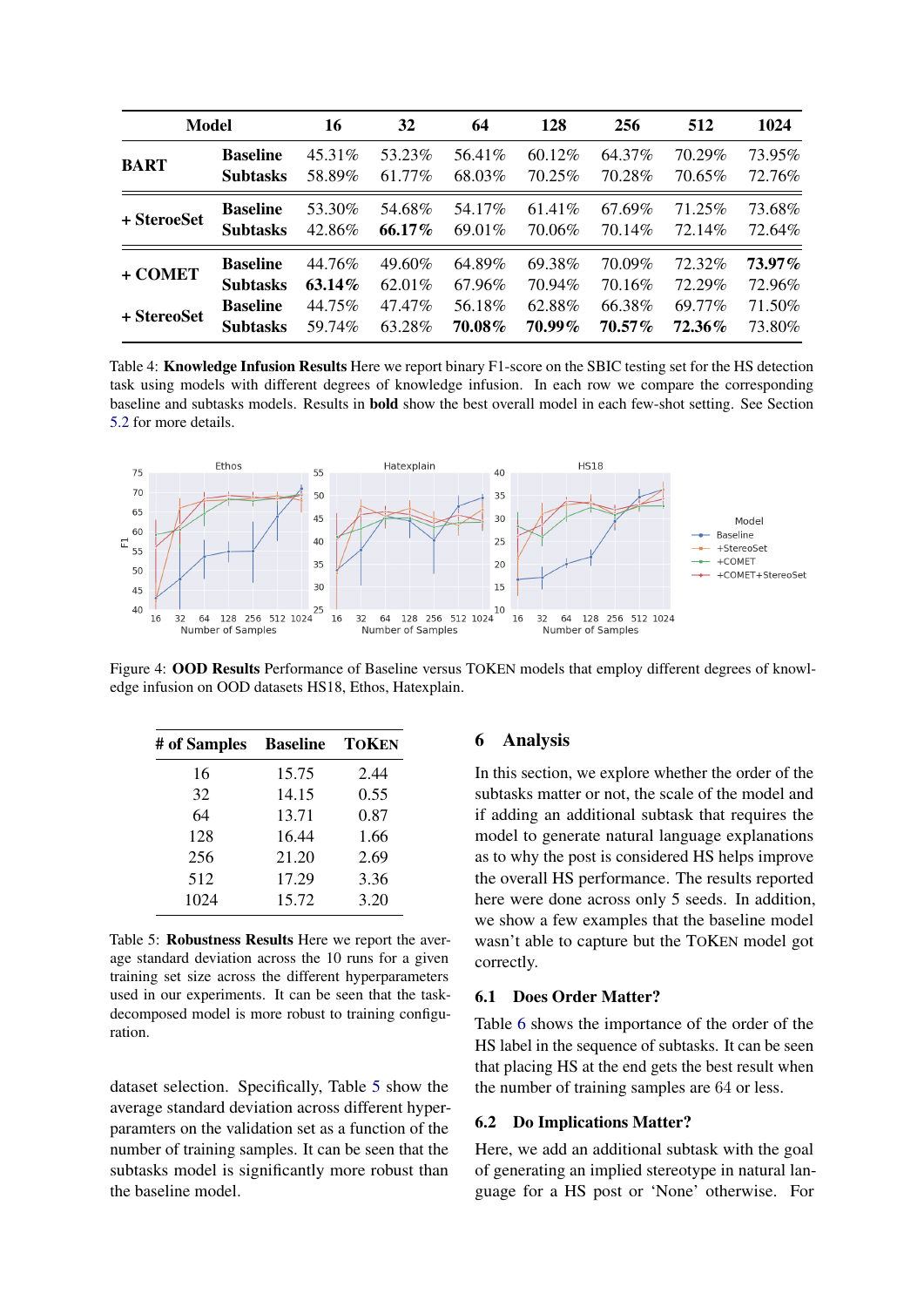<span id="page-6-0"></span>

| Order                                                         | -16    | 32     | 64                                                          | 128                 | 256 | 512                           | 1024   |
|---------------------------------------------------------------|--------|--------|-------------------------------------------------------------|---------------------|-----|-------------------------------|--------|
| OFF GD GI HS 55.60% 62.31% 68.47% 69.22% 69.64% 70.49% 71.69% |        |        |                                                             |                     |     |                               |        |
| OFF GD <b>HS</b> GI                                           | 54.67% | 60.36% |                                                             | $68.02\%$ $67.65\%$ |     | 68.66% 70.13%                 | 70.92% |
| OFF <b>HS</b> GD GI                                           | 54.53% |        | 56.14\% 67.02\%                                             | 68.59%              |     | $71.37\%$ $72.47\%$ $72.39\%$ |        |
| $HS$ OFF GD GI $51.64\%$                                      |        |        | $62.04\%$ $64.48\%$ $69.45\%$ $70.33\%$ $71.33\%$ $72.20\%$ |                     |     |                               |        |
| GD GI OFF HS 38.28% 27.11% 31.32% 53.98% 52.12% 60.69% 67.20% |        |        |                                                             |                     |     |                               |        |

Table 6: The validation performance of the best model on the HS detection task as a function of the position of the HS label in the sequence of subtasks across different number of training samples.

<span id="page-6-1"></span>

| # of Samples | <b>Baseline</b> | TOKEN  | $+Impl$ |
|--------------|-----------------|--------|---------|
| 16           | 52.67%          | 58.21% | 57.02%  |
| 32           | 52.71%          | 64.47% | 59.98%  |
| 64           | 57.60%          | 70.93% | 65.50%  |
| 128          | 60.01%          | 71.25% | 67.89%  |
| 256          | 66.81%          | 71.62% | 69.22%  |
| 512          | 69.41%          | 72.59% | 70.12%  |
| 1024         | 74.72%          | 74.09% | 71.45%  |

Table 7: Implications Results The HS detection performance of the Baseline in comparison with the Subtasks models before and after adding the implication to the subtasks across 5 runs for a given training set size.

example, given the following post: "*How do you make a Muslim's phone explode? Set it to airplane mode.*" The implied stereotype would be: Muslims are terrorists. Therefore, the model is tasked with generating such a sentence before predicting the HS label. Table [7](#page-6-1) shows the HS detection performance before and after adding the implications subtask in comparison with the baseline across 5 seeds for a given training set size. It can be seen that although adding the implied stereotype to the list of subtasks pushes the model to performing better than the baseline when the number of samples is less than 512, it still falls short to the TOKEN model without the implication.

#### <span id="page-6-2"></span>6.3 Does Scale Matter?

We train BART<sub>BASE</sub> using the same task decomposition and knowledge infusion methods reported earlier. We find that the results do not fully transfer to smaller models. Specifically, the results are only better when the training examples are 16 to 64, otherwise the baseline model surpasses the TOKEN model. Showing that scale does matter. The results are shown in Table [9](#page-10-1) in the Appendix (§[A.3\)](#page-10-2).

#### 6.4 Error Analysis

Figure [5](#page-7-0) shows the percentage of false positives (FPs) and false negatives (FNs) across 10 runs on the testing set for the 16 to 128-shot case. It can be seen that the difference in performance between both models is largely due to a considerable decrease in the percentage of FPs for the TOKEN model as we increase the number of samples, while the percentage of FNs stay almost constant. However, the percentage of FNs are always less than the FPs, which is a desirable property for HS models as FPs can be more tolerated (i.e. over enforcement) than FNs (i.e. under enforcement), since the latter will lead to more propagation of hateful content. As discussed in Section [5.1.1,](#page-3-0) predicting the group identity in the TOKEN model enables the model to correctly detect whether the post is targeting a group or an individual, and we can see that clearly in posts where the baseline model got a FN and the TOKEN model got the correct result. For example, the baseline model wasn't able to predict this post as HS: "*Your approval is so worthless you should pay people to take it @user Call me sexist but I do not approve of female football presenters*", while the subtasks model identified correctly that it targets Women leading to a correct prediction. On the other hand, this is an example that the baseline predicted correctly while the TOKEN model did not: "*What do you get when an epileptic falls into a garden? A seizure salad.*" The reason for this is the TOKEN model predicted that this post targets an Individual and not a Group .

## 7 Related Work

Social media provides a platform for users to connect with people all over the world and engage in ways that were not previously possible. Recent surveys show that  $41\%$  of internet users experienced some form of harassment online, with a third of these cases being identity-related (i.e. race,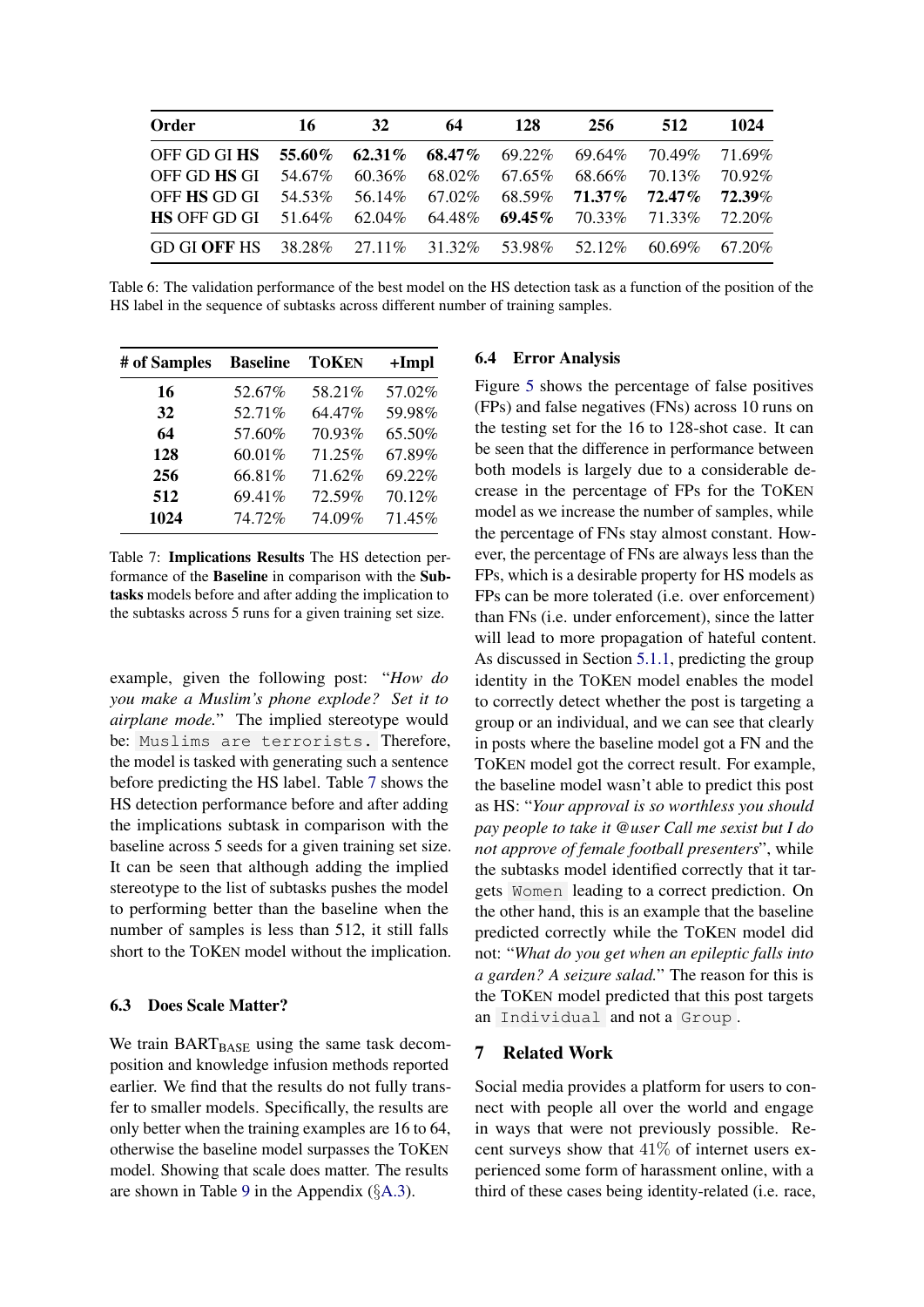<span id="page-7-0"></span>

Figure 5: The percentage of *False Positives* and *False Negatives* across 10 runs on the testing set.

gender, sexual orientation, etc.) [\(Vogels,](#page-9-3) [2021;](#page-9-3) [League,](#page-8-14) [2020\)](#page-8-14). The sheer scale of content shared on social media platforms makes manual moderation untenable and necessitates automated methods for detecting hateful content [\(Halevy et al.,](#page-8-15) [2022\)](#page-8-15). This has led to an increased interest in automated hate speech detection, both in terms of collecting corpora [\(Poletto et al.,](#page-8-16) [2021\)](#page-8-16) as well as improved methods for hate speech detection [\(Schmidt and](#page-9-4) [Wiegand,](#page-9-4) [2017;](#page-9-4) [Fortuna and Nunes,](#page-8-17) [2018\)](#page-8-17).

Early work in hate speech detection has treated the problem as a binary classification task, requiring annotators to simply indicate whether or not a given post constitutes hate speech [\(Waseem and](#page-9-5) [Hovy,](#page-9-5) [2016;](#page-9-5) [Davidson et al.,](#page-8-1) [2017;](#page-8-1) [Founta et al.,](#page-8-18) [2018\)](#page-8-18). However, recent work has shown that eliciting binary judgments for hate speech is unreliable and leads to poor inter-annotator agreement [\(San](#page-8-11)[guinetti et al.,](#page-8-11) [2018;](#page-8-11) [Assimakopoulos et al.,](#page-8-19) [2020a\)](#page-8-19). This has lead to increased work in collecting hate speech annotation with more complex annotation schemas. [Zampieri et al.](#page-9-6) [\(2019\)](#page-9-6) propose a threelevel annotation schema that identifies both the type and target of offensiveness in social media posts. Another line of work proposes a hierarchical annotation schema where the task of determining hate speech is broken down into subtasks, in an effort to eliminate some of the subjectivity [\(Assimakopou](#page-8-19)[los et al.,](#page-8-19) [2020a;](#page-8-19) [Sap et al.,](#page-9-0) [2020\)](#page-9-0). [Rahman et al.](#page-8-0) [\(2021\)](#page-8-0) combine established information retrieval techniques with task decomposition and annotator rationale, in order to create a higher quality dataset for hate speech detection. While the aforementioned studies explore the idea of task decomposition in improving annotation consistency, our work instead looks at the role of task decomposition in building more robust, generalizable models for few-shot hate speech detection.

The focus of the limited prior work on few-shot hate speech detection has been to explore zeroshot/few-shot crosslingual transfer from a source language (such as English) with sufficient hate speech data to a target language with limited data [\(Stappen et al.,](#page-9-7) [2020;](#page-9-7) [Nozza,](#page-8-20) [2021\)](#page-8-20). In contrast, our work explores how task decomposition and knowledge infusion can help even when there isn't sufficient hate speech data in English.

# 8 Conclusion

In this work, we propose TOKEN , a method to train language models for detecting HS in the few-shot setting. We show that it significantly outperforms comparable baseline models that predicts the HS label directly instead of decomposing it into its constituent parts. We further show that task decomposition not only improves the performance, but also allows for fine-grained inspection of the model's behavior. Since HS is a complex phenomenon that requires a set of reasoning skills not readily available in such pre-trained models, we pre-finetune the  $\text{BART}_{\text{LARGE}}$  on both the ATOMIC<sup>20</sup><sub>20</sub> and StereoSet datasets to equip the model with commonsense reasoning and knowledge of stereotypes that we show leads to further improvement in HS detection performance. We show that the TOKEN models generalize better to three out-of-distribution datasets in the few-shot setting as well as being significantly more robust to training setups. We further analyze the model's behavior in terms of the order in which the HS labels appears, the scale of the model and the performance when adding an additional subtask that explains the implied stereotype of the post.

In future work, we plan on investigating the role of task decomposition, knowledge infusion and the additional subtask of explaining the implication behind the post in large language models as well as explore the TOKEN method in low-resource languages, where it is expected to be most beneficial.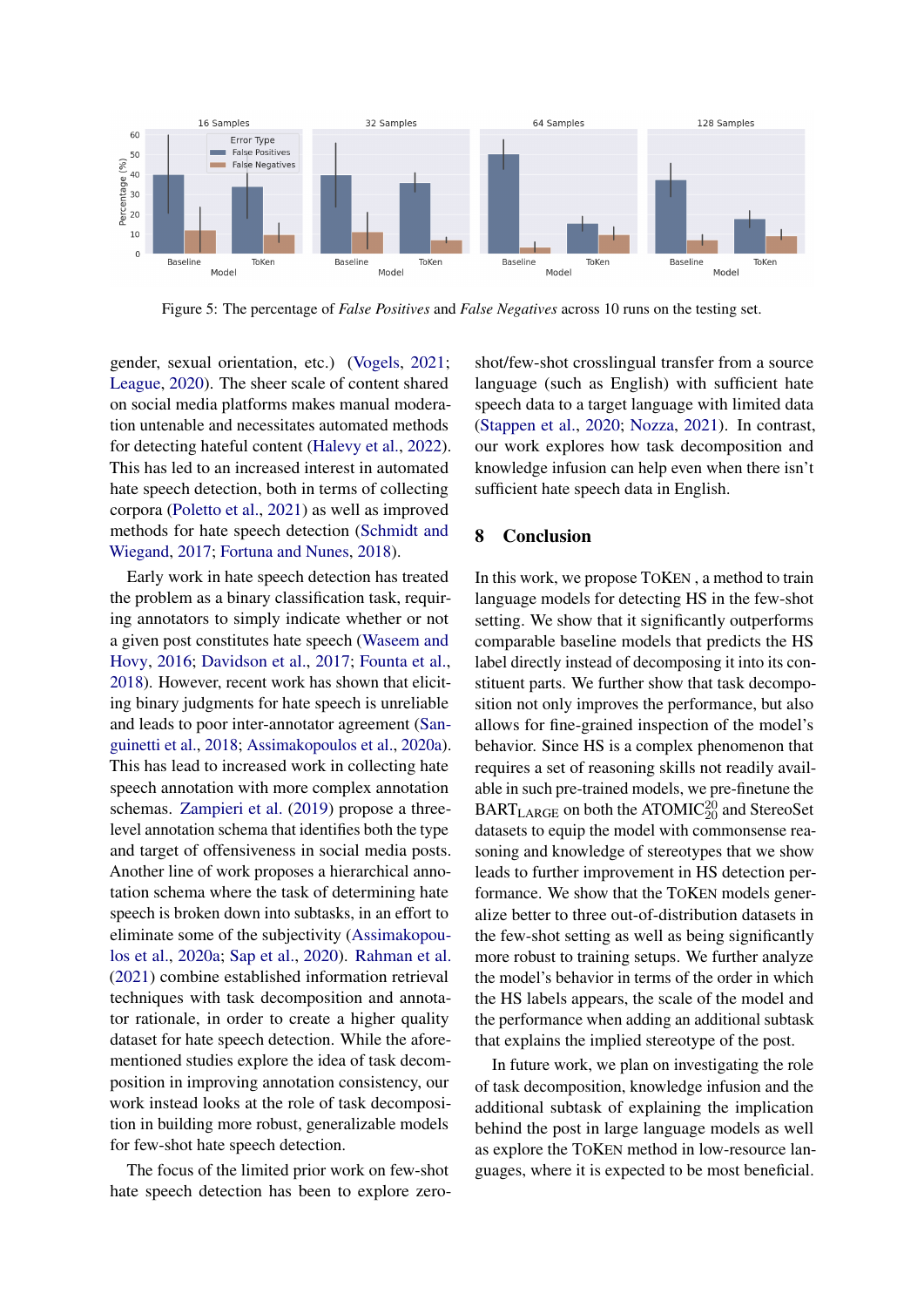### References

- <span id="page-8-19"></span>Stavros Assimakopoulos, Rebecca Vella Muskat, Lonneke van der Plas, and Albert Gatt. 2020a. Annotating for hate speech: The maneco corpus and some input from critical discourse analysis. *arXiv preprint arXiv:2008.06222*.
- <span id="page-8-12"></span>Stavros Assimakopoulos, Rebecca Vella Muskat, Lonneke van der Plas, and Albert Gatt. 2020b. [Annotat](https://aclanthology.org/2020.lrec-1.626)[ing for hate speech: The MaNeCo corpus and some](https://aclanthology.org/2020.lrec-1.626) [input from critical discourse analysis.](https://aclanthology.org/2020.lrec-1.626) In *Proceedings of the 12th Language Resources and Evaluation Conference*, pages 5088–5097, Marseille, France. European Language Resources Association.
- <span id="page-8-6"></span>Thomas Davidson, Debasmita Bhattacharya, and Ingmar Weber. 2019. [Racial bias in hate speech and](https://doi.org/10.18653/v1/W19-3504) [abusive language detection datasets.](https://doi.org/10.18653/v1/W19-3504) In *Proceedings of the Third Workshop on Abusive Language Online*, pages 25–35, Florence, Italy. Association for Computational Linguistics.
- <span id="page-8-1"></span>Thomas Davidson, Dana Warmsley, Michael W. Macy, and Ingmar Weber. 2017. Automated hate speech detection and the problem of offensive language. In *ICWSM*.
- <span id="page-8-9"></span>Ona de Gibert, Naiara Perez, Aitor García-Pablos, and Montse Cuadros. 2018. [Hate Speech Dataset from](https://doi.org/10.18653/v1/W18-5102) [a White Supremacy Forum.](https://doi.org/10.18653/v1/W18-5102) In *Proceedings of the 2nd Workshop on Abusive Language Online (ALW2)*, pages 11–20, Brussels, Belgium. Association for Computational Linguistics.
- <span id="page-8-5"></span>Mai ElSherief, Caleb Ziems, David Muchlinski, Vaishnavi Anupindi, Jordyn Seybolt, Munmun De Choudhury, and Diyi Yang. 2021. [Latent hatred: A bench](https://doi.org/10.18653/v1/2021.emnlp-main.29)[mark for understanding implicit hate speech.](https://doi.org/10.18653/v1/2021.emnlp-main.29) In *Proceedings of the 2021 Conference on Empirical Methods in Natural Language Processing*, pages 345– 363, Online and Punta Cana, Dominican Republic. Association for Computational Linguistics.
- <span id="page-8-17"></span>Paula Fortuna and Sérgio Nunes. 2018. A survey on automatic detection of hate speech in text. *ACM Computing Surveys (CSUR)*, 51(4):1–30.
- <span id="page-8-18"></span>Antigoni Maria Founta, Constantinos Djouvas, Despoina Chatzakou, Ilias Leontiadis, Jeremy Blackburn, Gianluca Stringhini, Athena Vakali, Michael Sirivianos, and Nicolas Kourtellis. 2018. Large scale crowdsourcing and characterization of twitter abusive behavior. In *Twelfth International AAAI Conference on Web and Social Media*.
- <span id="page-8-15"></span>Alon Halevy, Cristian Canton-Ferrer, Hao Ma, Umut Ozertem, Patrick Pantel, Marzieh Saeidi, Fabrizio Silvestri, and Ves Stoyanov. 2022. Preserving integrity in online social networks. *Communications of the ACM*, 65(2):92–98.
- <span id="page-8-3"></span>Jena D. Hwang, Chandra Bhagavatula, Ronan Le Bras, Jeff Da, Keisuke Sakaguchi, Antoine Bosselut, and Yejin Choi. 2021. Comet-atomic 2020: On symbolic and neural commonsense knowledge graphs. In *AAAI*.
- <span id="page-8-14"></span>Anti-Defamation League. 2020. Online hate and harassment. the american experience 2021. *Center for Technology and Society. Retrieved from www. adl. org/media/14643/download*.
- <span id="page-8-13"></span>Mike Lewis, Yinhan Liu, Naman Goyal, Marjan Ghazvininejad, Abdelrahman Mohamed, Omer Levy, Veselin Stoyanov, and Luke Zettlemoyer. 2020. [BART: Denoising sequence-to-sequence pre](https://doi.org/10.18653/v1/2020.acl-main.703)[training for natural language generation, translation,](https://doi.org/10.18653/v1/2020.acl-main.703) [and comprehension.](https://doi.org/10.18653/v1/2020.acl-main.703) In *Proceedings of the 58th Annual Meeting of the Association for Computational Linguistics*, pages 7871–7880, Online. Association for Computational Linguistics.
- <span id="page-8-8"></span>Binny Mathew, Punyajoy Saha, Seid Muhie Yimam, Chris Biemann, Pawan Goyal, and Animesh Mukherjee. 2021. Hatexplain: A benchmark dataset for explainable hate speech detection. In *AAAI conference on artificial intelligence*.
- <span id="page-8-2"></span>Ioannis Mollas, Zoe Chrysopoulou, Stamatis Karlos, and Grigorios Tsoumakas. 2020a. Ethos: an online hate speech detection dataset. *ArXiv*, abs/2006.08328.
- <span id="page-8-10"></span>Ioannis Mollas, Zoe Chrysopoulou, Stamatis Karlos, and Grigorios Tsoumakas. 2020b. Ethos: an online hate speech detection dataset. *arXiv preprint arXiv:2006.08328*.
- <span id="page-8-4"></span>Moin Nadeem, Anna Bethke, and Siva Reddy. 2021. Stereoset: Measuring stereotypical bias in pretrained language models. In *ACL/IJCNLP*.
- <span id="page-8-20"></span>Debora Nozza. 2021. [Exposing the limits of zero](https://doi.org/10.18653/v1/2021.acl-short.114)[shot cross-lingual hate speech detection.](https://doi.org/10.18653/v1/2021.acl-short.114) In *Proceedings of the 59th Annual Meeting of the Association for Computational Linguistics and the 11th International Joint Conference on Natural Language Processing (Volume 2: Short Papers)*, pages 907–914, Online. Association for Computational Linguistics.
- <span id="page-8-16"></span>Fabio Poletto, Valerio Basile, Manuela Sanguinetti, Cristina Bosco, and Viviana Patti. 2021. Resources and benchmark corpora for hate speech detection: a systematic review. *Language Resources and Evaluation*, 55(2):477–523.
- <span id="page-8-0"></span>Md Mustafizur Rahman, Dinesh Balakrishnan, Dhiraj Murthy, Mucahid Kutlu, and Matthew Lease. 2021. An information retrieval approach to building datasets for hate speech detection. *arXiv preprint arXiv:2106.09775*.
- <span id="page-8-11"></span>Manuela Sanguinetti, Fabio Poletto, Cristina Bosco, Viviana Patti, and Marco Stranisci. 2018. [An Italian](https://aclanthology.org/L18-1443) [Twitter corpus of hate speech against immigrants.](https://aclanthology.org/L18-1443) In *Proceedings of the Eleventh International Conference on Language Resources and Evaluation (LREC 2018)*, Miyazaki, Japan. European Language Resources Association (ELRA).
- <span id="page-8-7"></span>Maarten Sap, Dallas Card, Saadia Gabriel, Yejin Choi, and Noah A. Smith. 2019. [The risk of racial bias](https://doi.org/10.18653/v1/P19-1163) [in hate speech detection.](https://doi.org/10.18653/v1/P19-1163) In *Proceedings of the*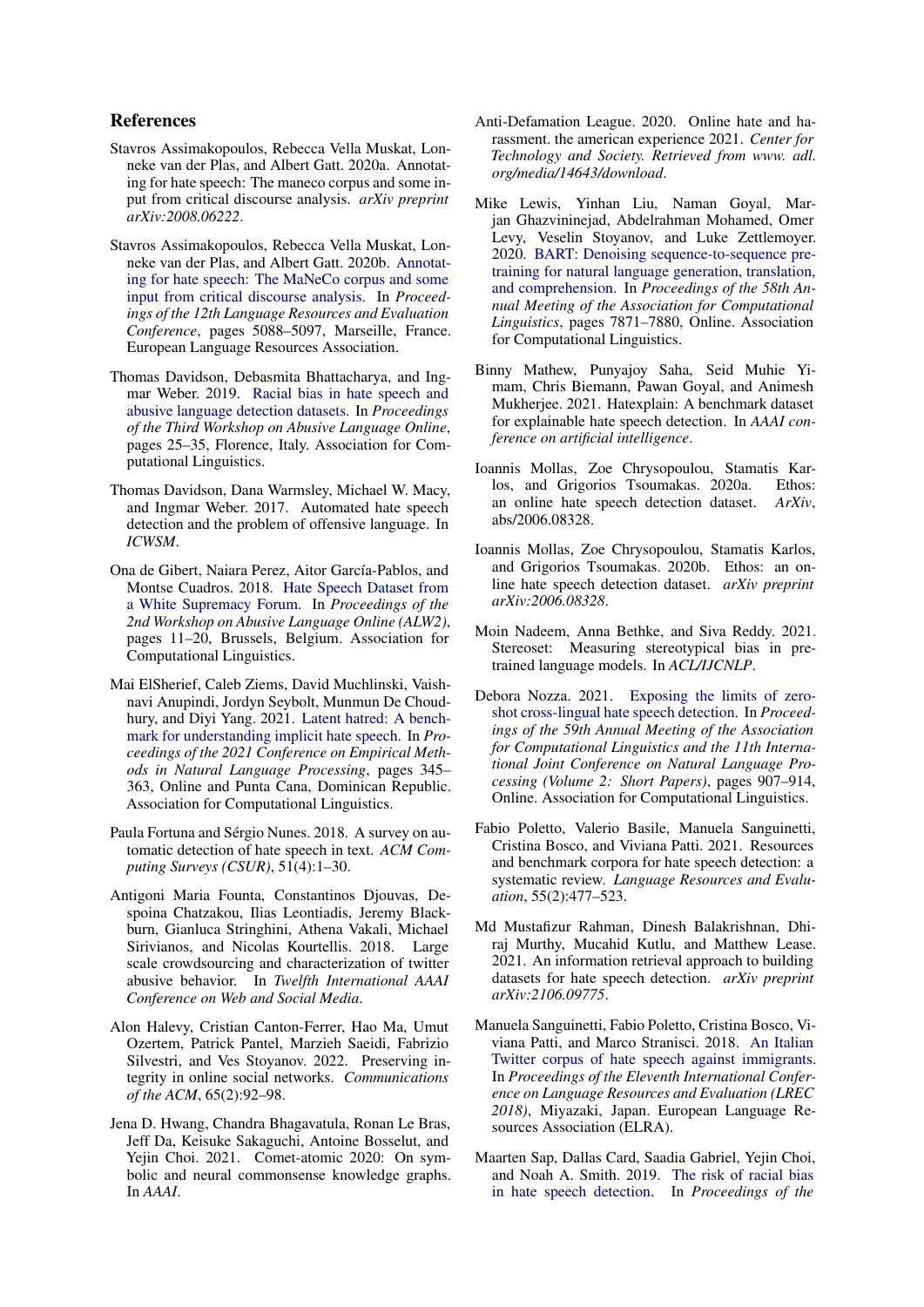*57th Annual Meeting of the Association for Computational Linguistics*, pages 1668–1678, Florence, Italy. Association for Computational Linguistics.

- <span id="page-9-0"></span>Maarten Sap, Saadia Gabriel, Lianhui Qin, Dan Jurafsky, Noah A Smith, and Yejin Choi. 2020. Social bias frames: Reasoning about social and power implications of language. In *ACL*.
- <span id="page-9-4"></span>Anna Schmidt and Michael Wiegand. 2017. [A survey](https://doi.org/10.18653/v1/W17-1101) [on hate speech detection using natural language pro](https://doi.org/10.18653/v1/W17-1101)[cessing.](https://doi.org/10.18653/v1/W17-1101) In *Proceedings of the Fifth International Workshop on Natural Language Processing for Social Media*, pages 1–10, Valencia, Spain. Association for Computational Linguistics.
- <span id="page-9-7"></span>Lukas Stappen, Fabian Brunn, and Björn W. Schuller. 2020. Cross-lingual zero- and few-shot hate speech detection utilising frozen transformer language models and axel. *ArXiv*, abs/2004.13850.
- <span id="page-9-3"></span>Emily A Vogels. 2021. The state of online harassment. *Pew Research Center*, 13.
- <span id="page-9-5"></span>Zeerak Waseem and Dirk Hovy. 2016. [Hateful sym](https://doi.org/10.18653/v1/N16-2013)[bols or hateful people? predictive features for hate](https://doi.org/10.18653/v1/N16-2013) [speech detection on Twitter.](https://doi.org/10.18653/v1/N16-2013) In *Proceedings of the NAACL Student Research Workshop*, pages 88–93, San Diego, California. Association for Computational Linguistics.
- <span id="page-9-2"></span>Thomas Wolf, Lysandre Debut, Victor Sanh, Julien Chaumond, Clement Delangue, Anthony Moi, Pierric Cistac, Tim Rault, R'emi Louf, Morgan Funtowicz, and Jamie Brew. 2019. [Huggingface's trans](http://arxiv.org/abs/1910.03771)[formers: State-of-the-art natural language process](http://arxiv.org/abs/1910.03771)[ing.](http://arxiv.org/abs/1910.03771) *ArXiv*, abs/1910.03771.
- <span id="page-9-6"></span>Marcos Zampieri, Shervin Malmasi, Preslav Nakov, Sara Rosenthal, Noura Farra, and Ritesh Kumar. 2019. [Predicting the type and target of offensive](https://doi.org/10.18653/v1/N19-1144) [posts in social media.](https://doi.org/10.18653/v1/N19-1144) In *Proceedings of the 2019 Conference of the North American Chapter of the Association for Computational Linguistics: Human Language Technologies, Volume 1 (Long and Short Papers)*, pages 1415–1420, Minneapolis, Minnesota. Association for Computational Linguistics.

# A Appendix

# <span id="page-9-1"></span>A.1  $\,$  ATOMIC<sup>20</sup> Human Readable Templates

The ATOMIC $_{20}^{20}$  knowledge graph consists of tuples in the form of  $\langle$  Head, Relation, Tail  $\rangle$ , where Head and Tail are provided in textual format. However, we found that training BART on this dataset directly led to sub-optimal results; where it is tasked to predict the Tail given the Head and Relation. Instead we replaced each relation with a human readable template as shown in Table [8,](#page-9-8) where the Head is injected in place of {0} and the model is tasked with predicting the Tail.

<span id="page-9-8"></span>

| <b>Relation</b>   | <b>Human Readable Template</b>                         |
|-------------------|--------------------------------------------------------|
| ObjectUse         | $\{0\}$ is used for $\{1\}$                            |
| AtLocation        | You are likely to find $\{0\}$ in $\{1\}$              |
| MadeUpOf          | ${0}$ is made up of ${1}$                              |
| HasProperty       | ${0}$ is ${1}$                                         |
| CapableOf         | ${0}$ can ${1}$                                        |
| Desires           | $\{0\}$ wants $\{1\}$                                  |
| <b>NotDesires</b> | $\{0\}$ does not want $\{1\}$                          |
| isAfter           | Something that happens after {0}<br>is $\{1\}$         |
| HasSubEvent       | Something you might do while<br>${0}$ is ${1}$         |
| isBefore          | Something that happens before<br>${0}$ is ${1}$        |
| HinderedBy        | $\{0\}$ is hindered by $\{1\}$                         |
| Causes            | Sometimes {0} causes {1}                               |
| xReason           | {0}. The reason for PersonX do-<br>ing this is $\{1\}$ |
| isFilledBy        | $\{0\}$ can be filled by $\{1\}$                       |
| xNeed             | But before {0}, PersonX needed<br>$\{1\}$              |
| xAttr             | $\{0\}$ is seen as $\{1\}$                             |
| xEffect           | As a result of $\{0\}$ , PersonX will<br>${1}$         |
| xReact            | As a result of $\{0\}$ , PersonX feels<br>$\{1\}$      |
| xWant             | After {0}, PersonX would want<br>$\{1\}$               |
| xIntent           | Because of {0}, PersonX wanted<br>$\{1\}$              |
| oEffect           | as a result of $\{0\}$ , others will $\{1\}$           |
| oReact            | as a result of $\{0\}$ , others would<br>feel $\{1\}$  |
| oWant             | as a result of $\{0\}$ , others would<br>want $\{1\}$  |

Table 8: Human readable templates for each relation used to train the BART model. The Head is injected in place of  $\{0\}$  and is tasked with predicting the Tail {1} in a conditional generation framework.